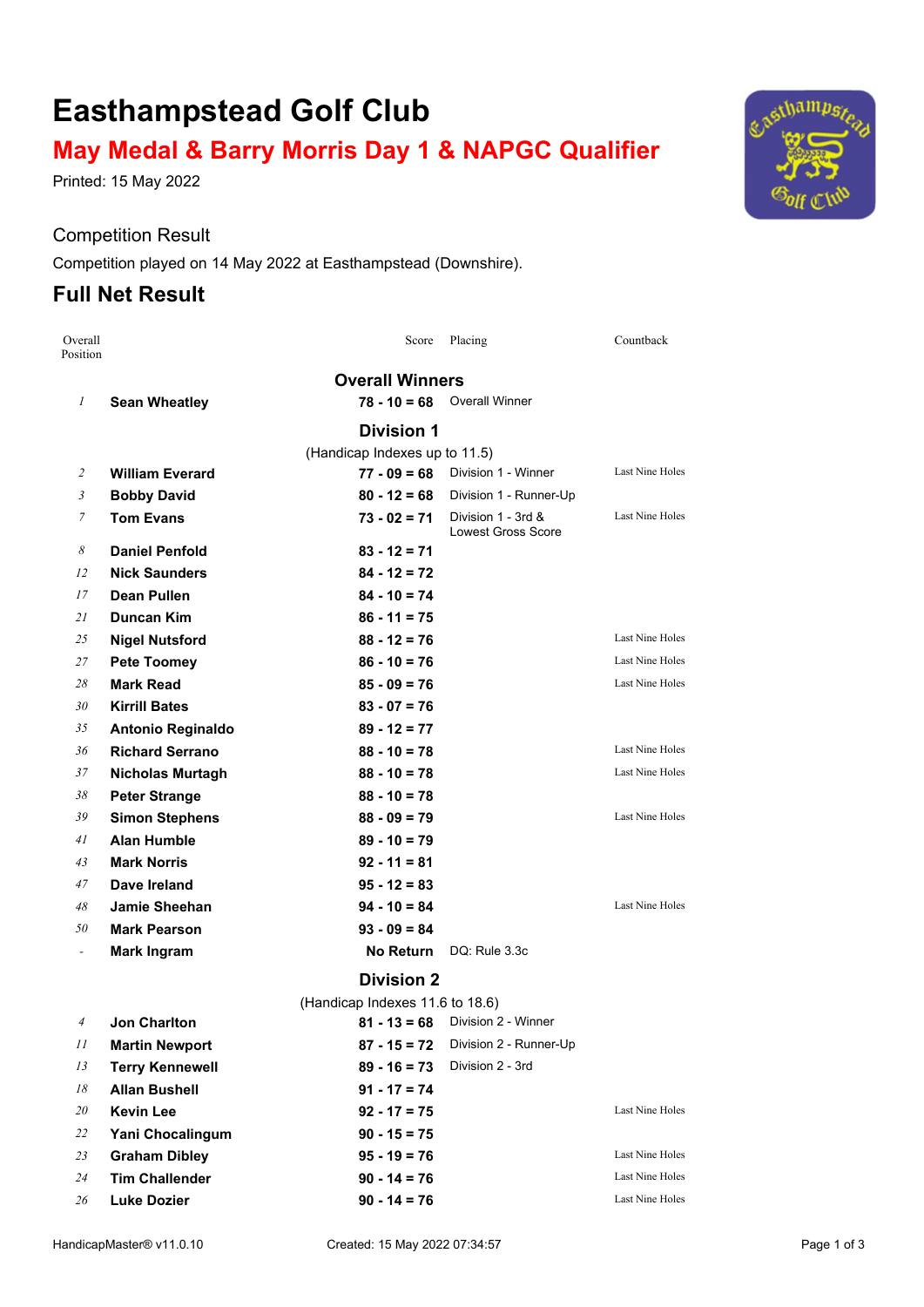| 29                       | <b>Garry White</b>      | $94 - 18 = 76$   |               |                 |
|--------------------------|-------------------------|------------------|---------------|-----------------|
| 32                       | lan Holder              | $95 - 18 = 77$   |               | Last Six Holes  |
| 33                       | Dermot Kavanagh         | $97 - 20 = 77$   |               | Last Nine Holes |
| 34                       | <b>James R Saunders</b> | $94 - 17 = 77$   |               |                 |
| 44                       | <b>Richard Gater</b>    | $102 - 20 = 82$  |               |                 |
| 45                       | <b>Rahul Prabhune</b>   | $101 - 18 = 83$  |               | Last Six Holes  |
| 46                       | George Friedman         | $99 - 16 = 83$   |               |                 |
| 51                       | <b>Alan Mills</b>       | $97 - 13 = 84$   |               |                 |
| 53                       | Ketan Bharania          | $104 - 18 = 86$  |               |                 |
| $\overline{\phantom{a}}$ | <b>Roger Newport</b>    | <b>No Return</b> | DQ: Rule 3.3c |                 |
|                          | <b>Martin Gigg</b>      | <b>No Return</b> | DO: Rule 3.3c |                 |
|                          | <b>Martin Dozier</b>    | <b>No Return</b> | DQ: Rule 3.3c |                 |

#### **Division 3**

|                          | (Handicap Indexes 18.7 to 54.0) |                  |                        |                 |  |
|--------------------------|---------------------------------|------------------|------------------------|-----------------|--|
| 5                        | <b>Avtar Mudhar</b>             | $92 - 22 = 70$   | Division 3 - Winner    | Last Nine Holes |  |
| 6                        | John Ibbotson                   | $93 - 23 = 70$   | Division 3 - Runner-Up |                 |  |
| 9                        | <b>Richard Langley</b>          | $99 - 27 = 72$   | Division 3 - 3rd       | Last Nine Holes |  |
| 10                       | <b>Matthew Irving</b>           | $94 - 22 = 72$   |                        |                 |  |
| 14                       | David Loveday                   | $94 - 21 = 73$   |                        | Last Nine Holes |  |
| 15                       | <b>Tony Newson</b>              | $95 - 22 = 73$   |                        |                 |  |
| 16                       | <b>Grant Rogers</b>             | $95 - 21 = 74$   |                        | Last Nine Holes |  |
| 19                       | <b>Andy Lowe</b>                | $96 - 22 = 74$   |                        |                 |  |
| 31                       | lan Kershaw                     | $102 - 26 = 76$  |                        |                 |  |
| 40                       | Lee Woods                       | $106 - 27 = 79$  |                        |                 |  |
| 42                       | <b>Chris Hartney</b>            | $102 - 22 = 80$  |                        |                 |  |
| 49                       | <b>Steve Hambly</b>             | $108 - 24 = 84$  |                        | Last Nine Holes |  |
| 52                       | <b>Jamie Davis</b>              | $107 - 23 = 84$  |                        |                 |  |
| 54                       | <b>Jim Saunders</b>             | $109 - 22 = 87$  |                        |                 |  |
| 55                       | <b>Gary Bishop</b>              | $111 - 22 = 89$  |                        |                 |  |
| 56                       | <b>Derrick Miles</b>            | $113 - 21 = 92$  |                        |                 |  |
| ٠                        | <b>Barney Hall</b>              | <b>No Return</b> | DQ: Rule 3.3c          |                 |  |
| $\overline{\phantom{a}}$ | <b>John Carpmail</b>            | <b>No Return</b> | DQ: Rule 3.3c          |                 |  |
| ۰.                       | <b>Graham Champion</b>          | <b>No Return</b> | DQ: Rule 3.3c          |                 |  |
|                          | <b>Andrew Sansom</b>            | No Return        | DQ: Rule 3.3c          |                 |  |
| $\overline{\phantom{a}}$ | <b>Steve Shaw</b>               | <b>No Return</b> | DQ: Rule 3.3c          |                 |  |

Number of Cards Processed = 65 [Division 1 = 22, Division 2 = 21, Division 3 = 21]

### **Notes:**

Nearest The Pin Hole 3 - Mark Ingram Nearest The Pin Hole 7 - Bobby David Nearest The Pin Hole 14 - Martin Newport Nearest The Pin Hole 17 - Ketan Bharania

Late/Not Signed In - Jim Saunders (1 shot penalty applied 1st hole) Late/Not Signed In - Richard Langley (1 shot penalty applied 1st hole)

Playing For Handicap - Billy Frost

Retired - Martyn Billers

### **Competition Format:**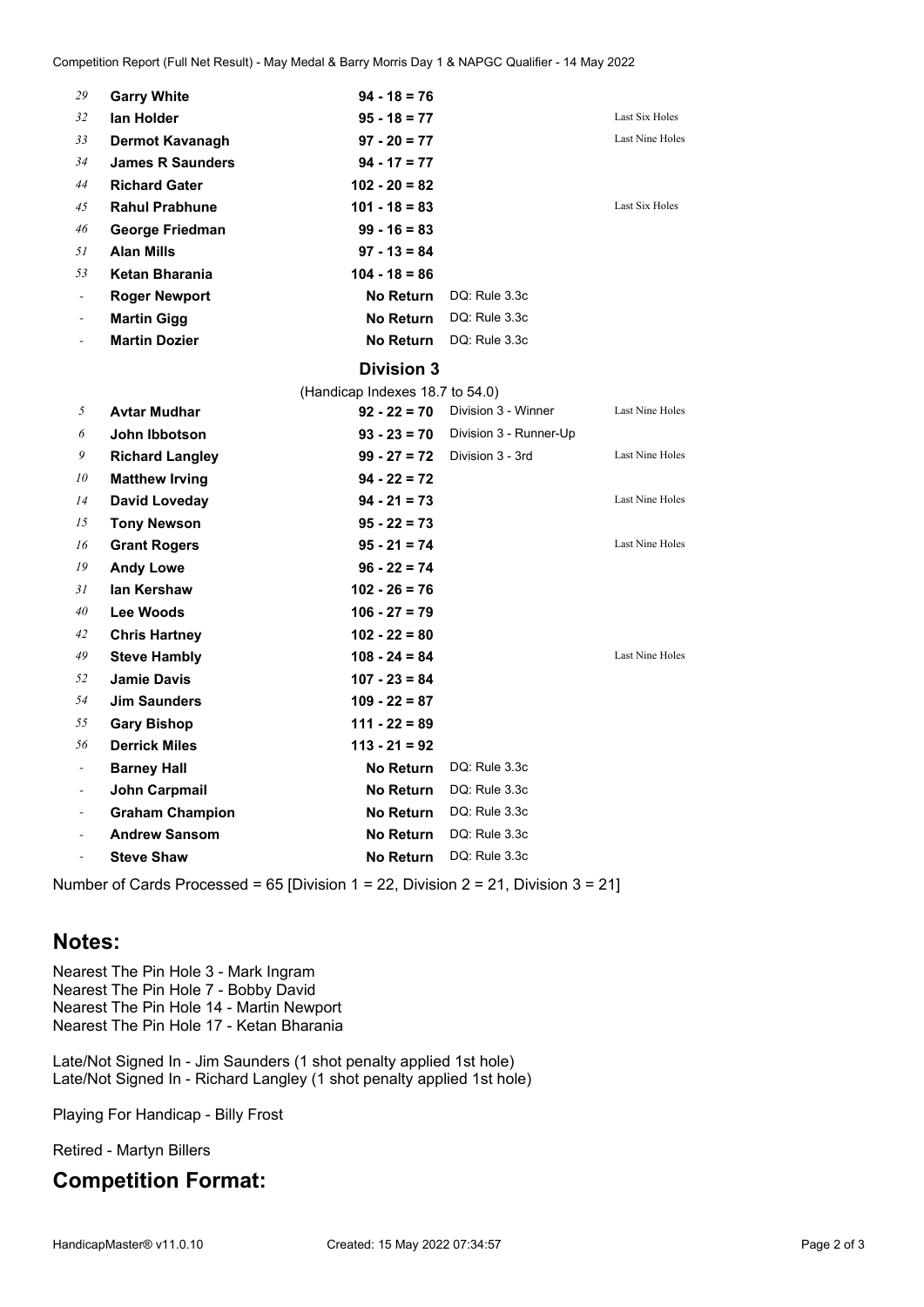Competition Report (Full Net Result) - May Medal & Barry Morris Day 1 & NAPGC Qualifier - 14 May 2022

Singles, Regular Stroke Play competition. Handicap allowance: 95% of Course Handicap.

### **Ties:**

Where a player is placed ahead of the following player in the results, based upon matching scorecards ('Countback'), the 'Countback' column documents the winning section of their scorecard.

## **Disqualifications:**

#### **Rule Description**

3.3c Failure to hole out (in Regular Stroke Play).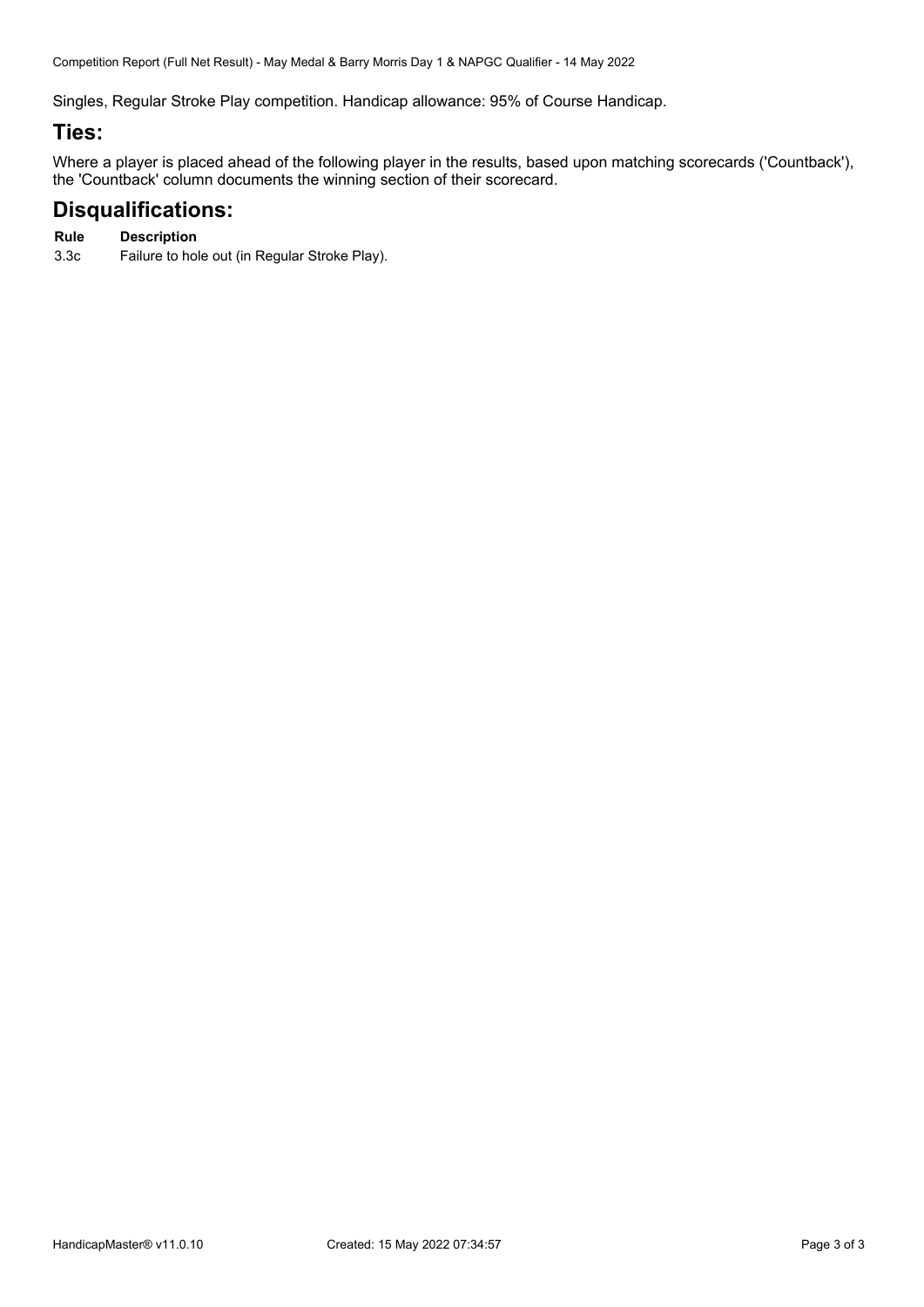# **Easthampstead Golf Club**

# **May Medal & Barry Morris Day 1 & NAPGC Qualifier**

Printed: 15 May 2022

### Competition Result

Competition played on 14 May 2022 at Easthampstead (Downshire).

## **Gross Result**

| Overall<br>Position |                          | Score | Placing | Countback              |
|---------------------|--------------------------|-------|---------|------------------------|
| $\mathfrak{1}$      | <b>Tom Evans</b>         | 73    |         |                        |
| $\overline{c}$      | <b>William Everard</b>   | 77    |         |                        |
| 3                   | <b>Sean Wheatley</b>     | 78    |         |                        |
| 4                   | <b>Bobby David</b>       | 80    |         |                        |
| 5                   | <b>Jon Charlton</b>      | 81    |         |                        |
| 6                   | <b>Daniel Penfold</b>    | 83    |         | Last Nine Holes        |
| 7                   | <b>Kirrill Bates</b>     | 83    |         |                        |
| 8                   | <b>Dean Pullen</b>       | 84    |         | <b>Last Nine Holes</b> |
| 9                   | <b>Nick Saunders</b>     | 84    |         |                        |
| 10                  | <b>Mark Read</b>         | 85    |         |                        |
| 11                  | Duncan Kim               | 86    |         | <b>Last Nine Holes</b> |
| 12                  | <b>Pete Toomey</b>       | 86    |         |                        |
| 13                  | <b>Martin Newport</b>    | 87    |         |                        |
| 14                  | <b>Richard Serrano</b>   | 88    |         | Last Nine Holes        |
| 15                  | <b>Nicholas Murtagh</b>  | 88    |         | <b>Last Nine Holes</b> |
| 16                  | <b>Simon Stephens</b>    | 88    |         | Last Three Holes       |
| 17                  | <b>Nigel Nutsford</b>    | 88    |         | Last Nine Holes        |
| 18                  | <b>Peter Strange</b>     | 88    |         |                        |
| 19                  | <b>Terry Kennewell</b>   | 89    |         | Last Nine Holes        |
| 20                  | <b>Alan Humble</b>       | 89    |         | Last Nine Holes        |
| 21                  | <b>Antonio Reginaldo</b> | 89    |         |                        |
| 22                  | <b>Tim Challender</b>    | 90    |         | <b>Last Nine Holes</b> |
| 23                  | <b>Luke Dozier</b>       | 90    |         | <b>Last Nine Holes</b> |
| 24                  | Yani Chocalingum         | 90    |         |                        |
| 25                  | <b>Allan Bushell</b>     | 91    |         |                        |
| 26                  | <b>Kevin Lee</b>         | 92    |         | Last Nine Holes        |
| 27                  | <b>Mark Norris</b>       | 92    |         | Last Nine Holes        |
| 28                  | <b>Avtar Mudhar</b>      | 92    |         |                        |
| 29                  | Mark Pearson             | 93    |         | Last Nine Holes        |
| 30                  | John Ibbotson            | 93    |         |                        |
| 31                  | Jamie Sheehan            | 94    |         | Last Nine Holes        |
| 32                  | <b>Matthew Irving</b>    | 94    |         | Last Nine Holes        |
| 33                  | <b>Garry White</b>       | 94    |         | Last Nine Holes        |
| 34                  | <b>David Loveday</b>     | 94    |         | Last Hole              |
| 35                  | <b>James R Saunders</b>  | 94    |         |                        |
| 36                  | <b>Graham Dibley</b>     | 95    |         | Last Nine Holes        |
| 37                  | <b>Grant Rogers</b>      | 95    |         | Last Nine Holes        |
| 38                  | lan Holder               | 95    |         | Last Nine Holes        |

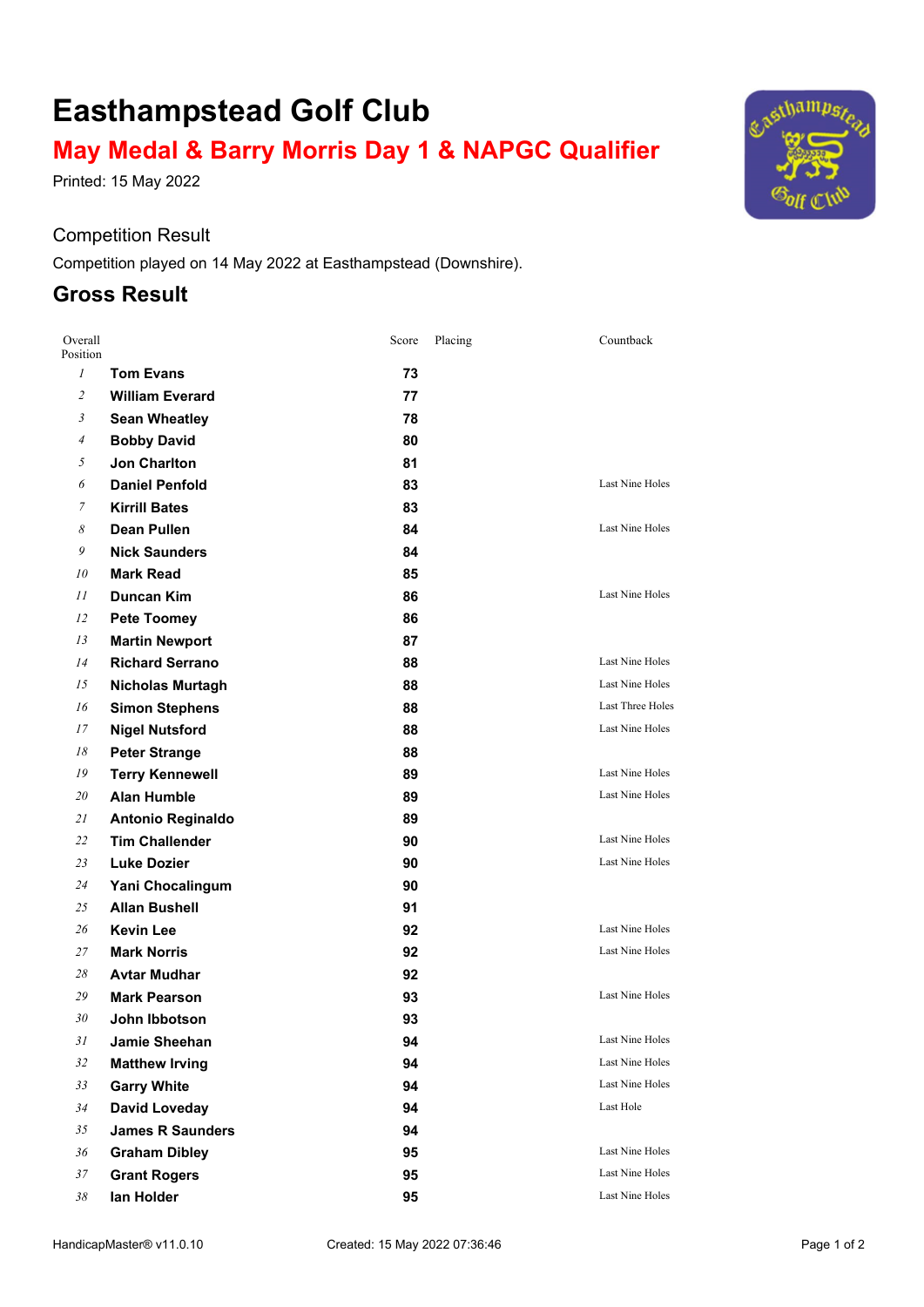| 39                       | <b>Tony Newson</b>     | 95               |               | Last Six Holes  |
|--------------------------|------------------------|------------------|---------------|-----------------|
| 40                       | Dave Ireland           | 95               |               |                 |
| 41                       | <b>Andy Lowe</b>       | 96               |               |                 |
| 42                       | <b>Dermot Kavanagh</b> | 97               |               | Last Nine Holes |
| 43                       | <b>Alan Mills</b>      | 97               |               |                 |
| 44                       | <b>Richard Langley</b> | 99               |               | Last Nine Holes |
| 45                       | George Friedman        | 99               |               |                 |
| 46                       | <b>Rahul Prabhune</b>  | 101              |               |                 |
| 47                       | <b>Chris Hartney</b>   | 102              |               | Last Nine Holes |
| 48                       | <b>Richard Gater</b>   | 102              |               | Last Nine Holes |
| 49                       | lan Kershaw            | 102              |               |                 |
| 50                       | Ketan Bharania         | 104              |               |                 |
| 51                       | Lee Woods              | 106              |               |                 |
| 52                       | <b>Jamie Davis</b>     | 107              |               |                 |
| 53                       | <b>Steve Hambly</b>    | 108              |               |                 |
| 54                       | <b>Jim Saunders</b>    | 109              |               |                 |
| 55                       | <b>Gary Bishop</b>     | 111              |               |                 |
| 56                       | <b>Derrick Miles</b>   | 113              |               |                 |
| $\overline{\phantom{a}}$ | <b>Barney Hall</b>     | <b>No Return</b> | DQ: Rule 3.3c |                 |
| $\overline{\phantom{a}}$ | <b>Roger Newport</b>   | <b>No Return</b> | DQ: Rule 3.3c |                 |
|                          | <b>Martin Gigg</b>     | No Return        | DQ: Rule 3.3c |                 |
|                          | <b>John Carpmail</b>   | No Return        | DQ: Rule 3.3c |                 |
| $\blacksquare$           | <b>Martin Dozier</b>   | <b>No Return</b> | DQ: Rule 3.3c |                 |
| $\overline{\phantom{a}}$ | <b>Graham Champion</b> | <b>No Return</b> | DQ: Rule 3.3c |                 |
|                          | <b>Mark Ingram</b>     | No Return        | DQ: Rule 3.3c |                 |
|                          | <b>Andrew Sansom</b>   | No Return        | DQ: Rule 3.3c |                 |
| $\overline{\phantom{0}}$ | <b>Steve Shaw</b>      | <b>No Return</b> | DQ: Rule 3.3c |                 |
|                          |                        |                  |               |                 |

Number of Cards Processed = 65

## **Notes:**

Nearest The Pin Hole 3 - Mark Ingram Nearest The Pin Hole 7 - Bobby David Nearest The Pin Hole 14 - Martin Newport Nearest The Pin Hole 17 - Ketan Bharania

Late/Not Signed In - Jim Saunders (1 shot penalty applied 1st hole) Late/Not Signed In - Richard Langley (1 shot penalty applied 1st hole)

Playing For Handicap - Billy Frost

Retired - Martyn Billers

### **Ties:**

Where a player is placed ahead of the following player in the results, based upon matching scorecards ('Countback'), the 'Countback' column documents the winning section of their scorecard.

## **Disqualifications:**

- **Rule Description**
- 3.3c Failure to hole out (in Regular Stroke Play).